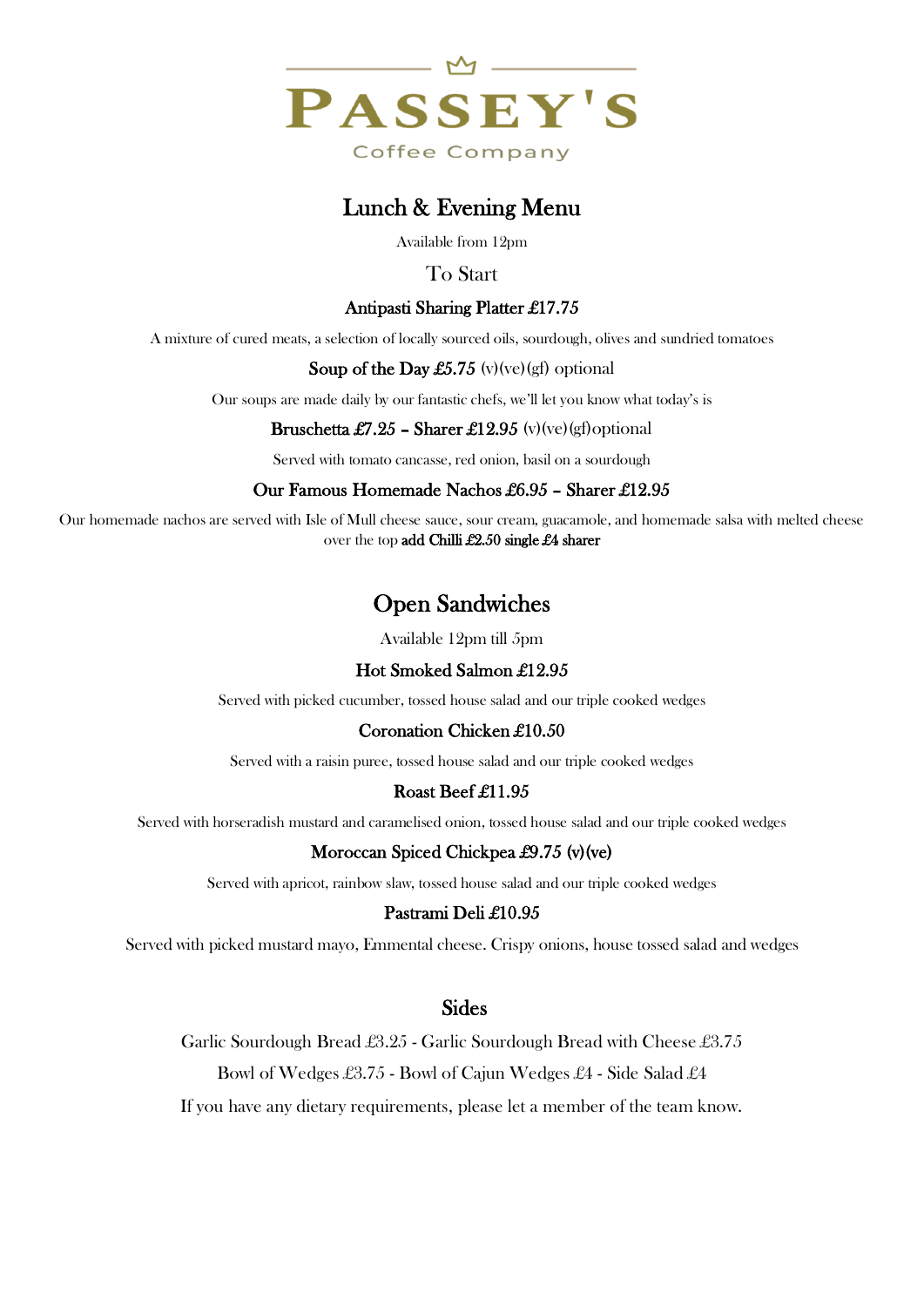

# Main Course

#### Chicken & Bacon Caesar Salad £14.50

Served in a crispy tortilla bowl of a bed of cos salad with anchovies

# Mac & Cheese £11.50 (v)

Our creamy Bechamel sauce with Isle of Mull cheese, Pomeroy mustard and served with a garlic ciabatta. Why not add crispy bacon

for a £1

## J.Williamson's Beer Battered Haddock & Wedges £14.50

Directly from our local fishmonger, served with pea puree and our homemade tartar sauce, finished off with our triple cooked wedges

## Chicken & Chorizo Gumbo £14.50

An aromatic Cajun spicy soup-stew, served with rice

## Golden Crispy Chicken £14.25

Crispy coated chicken breast, served with egg noodle and our secret recipe chilli and honey sticky sauce

## Our Homemade Chilli Con Carne £12.25

Made with the finest mince and spices, served with rice and nachos

#### Vegan Ratatouille Tagine £12 (ve)(v)

Mixed vegetable in a Cajun tomato sauce, served with rice

# Passey's Signature Wagyu Burgers

Our prime Wagyu Beef Burger, served on a crispy Brioche bun, homemade slaw and our famous, triple cooked wedges and topped with onion rings

# Original Wagyu Beef Burger £13

One of signature burger as it comes, you can add extras if you wish

#### Passey's Signature Wagyu Beef Burger £15

Our signature wagyu burger, served with homemade burger sauce, smoked bacon and cheese

#### Chilli Wagyu Beef Burger £14.50

Our signature wagyu burger, topped with our homemade chilli and a sprinkling of jalapeños

#### Balmoral Wagyu Beef Burger £15

Our signature wagyu burger, topped with haggis and a whiskey sauce

#### Pastrami Deli Wagyu Burger £15

Our wagyu burger topped with Emmental cheese and peppered pastrami

# Cajun Mexicana Chicken Burger £14

Butterfly chicken marinated in Cajun spices

#### Moving Mountains Vegan Burger £11.50 (v) (ve)

Moving mountains vegan burger topped with vegan cheese with vegan mayo and slaw